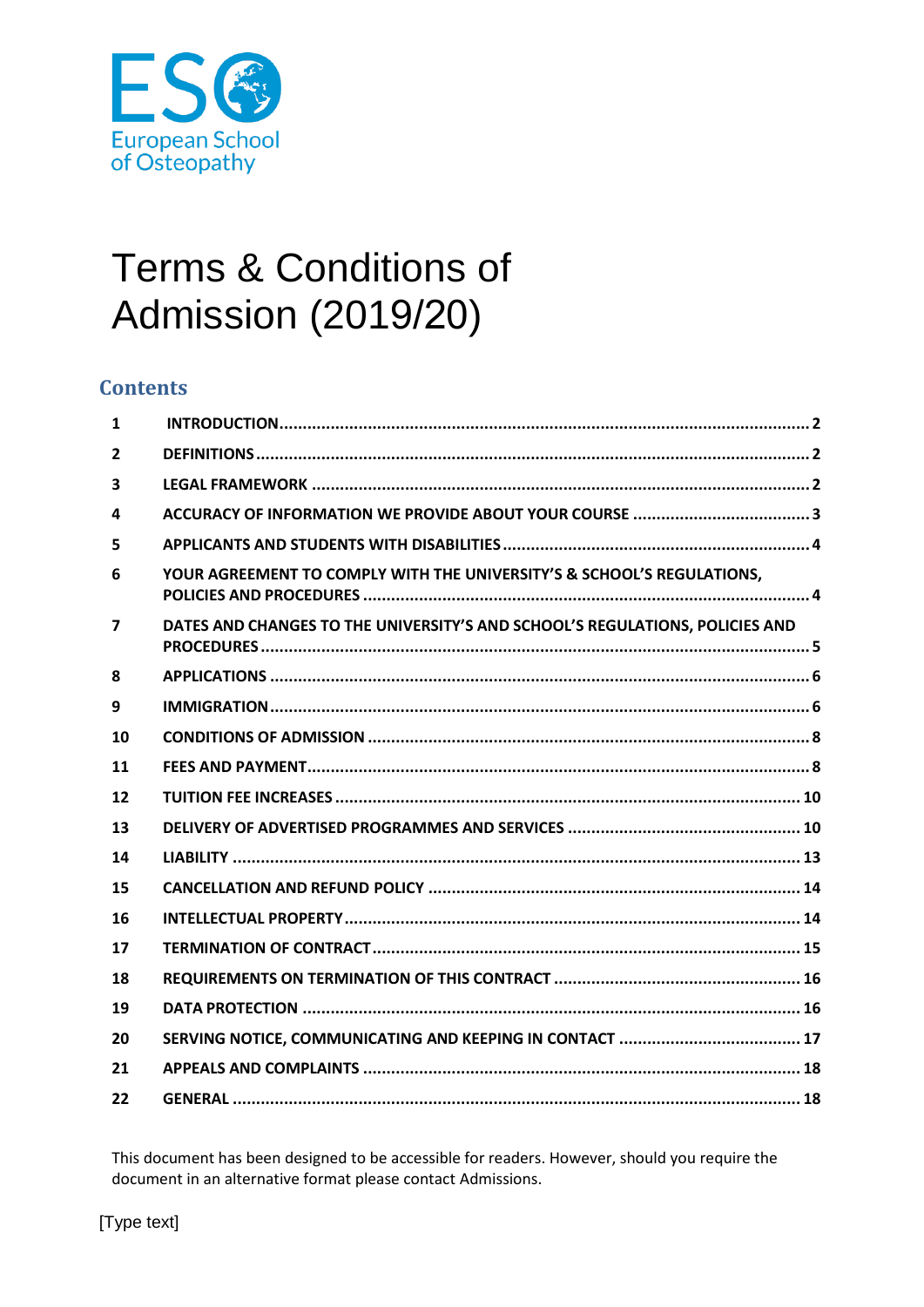# <span id="page-1-0"></span>**1 INTRODUCTION**

- 1.1 These terms and conditions, as well as: (i) the procedures, policies and regulations referred to within these terms and conditions (as amended from time to time); (ii) your offer letter from the European School of Osteopathy ("the School")("**Offer**"); and (iii) the online prospectus found at www.eso.ac.uk as at the date of the Offer , form the contract between you and both the School and Buckinghamshire New University in relation to your studies at the School (the "**Contract**") as at the point at which you accept your Offer.
- 1.2 If you have any questions or concerns about these terms and conditions or the Contract generally, please contact Admissions in the first instance, at

admissions@eso.ac.uk

or

Admissions Team European School of Osteopathy Boxley House, The Street, Boxley, Kent ME14 3DZ

# <span id="page-1-1"></span>**2 DEFINITIONS**

- 2.1 "the School", "we", "us" and "our" refers to the European School of Osteopathy, Boxley House, The Street, Boxley, Kent ME14 3DZ
- 2.2 "You" and "your" refers to you the student or applicant.
- 2.3 Reference to accepting an offer to study at the School includes any such acceptance, regardless of whether it is on a "first choice" or "insurance choice" basis.

# <span id="page-1-2"></span>**3 LEGAL FRAMEWORK**

- 3.1 The University and the School operate within a framework of laws which can apply to it in certain circumstances, for example:
	- 3.1.1 The Equality Act 2010, which contains provisions promoting equality of opportunity and prohibiting unlawful discrimination, harassment and victimisation.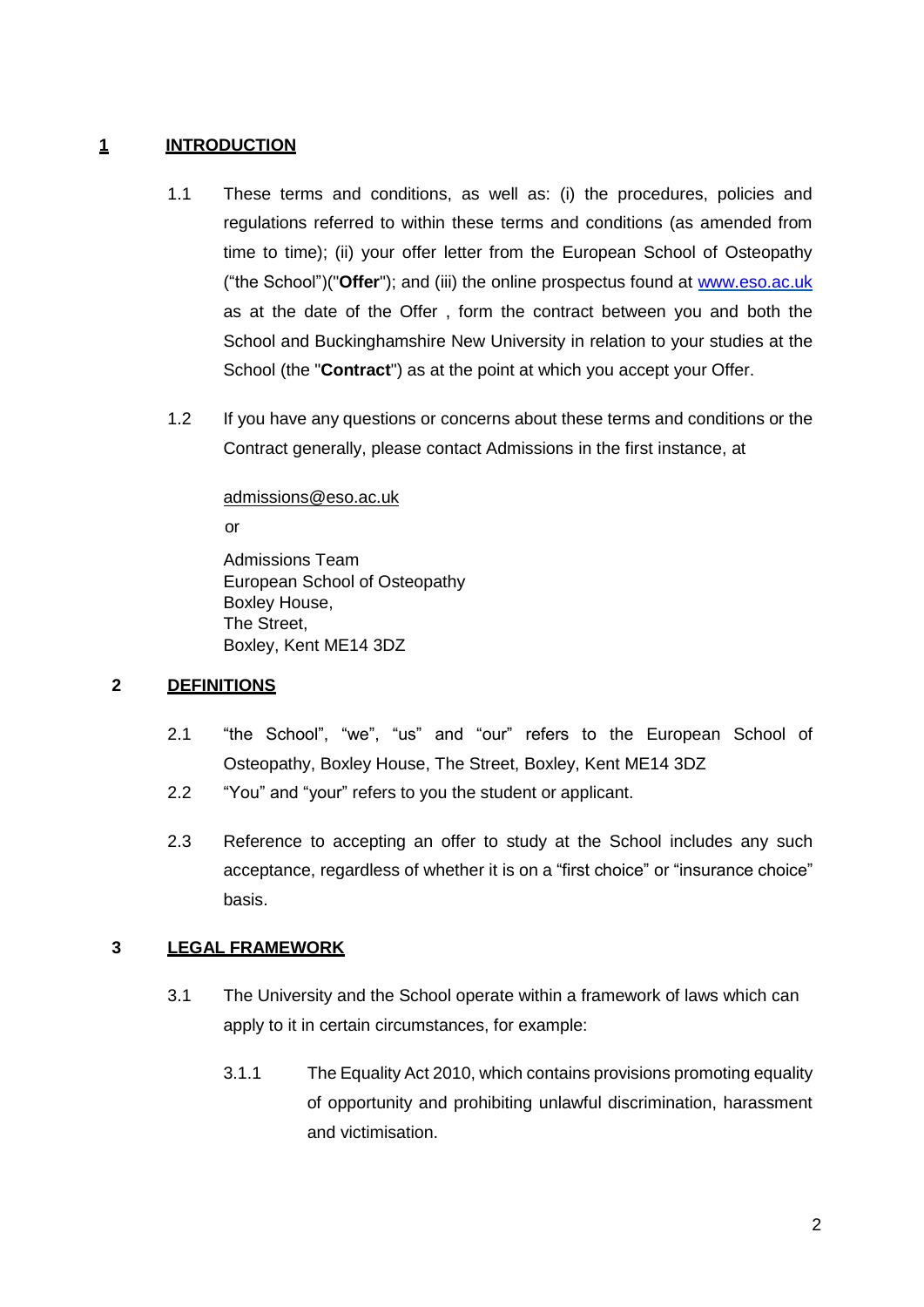- 3.1.2 The Education (No 2) Act 1986, which contains measures to ensure that freedom of speech within the law is secured for members, students and employees of the University and the School and for visiting speakers.
- 3.1.3 The Human Rights Act 1998, which contains provisions making it unlawful for public authorities to act in a way which is incompatible with certain rights under the European Convention for the Protection of Human Rights and Fundamental Freedoms.
- 3.1.4 The Counter-Terrorism and Security Act 2015, which contains provisions requiring universities and Higher education Institutions generally to have due regard to the need to prevent people from being drawn into terrorism, and also to cooperate with a local panel which has "the function of assessing the extent to which identified individuals are vulnerable to being drawn into terrorism".
- 3.1.5 The Data Protection Act 1998, which sets out the principles on which individuals' personal data may be processed.
- 3.1.6 The Consumer Rights Act 2015 and other consumer laws, which contain various provisions intended to protect consumers' interests, which can include the interests of students and applicants.
- 3.2 These legal duties can change if the law changes. These terms are subject to those laws and any changes to these or other laws that the Government brings into effect.

# <span id="page-2-0"></span>**4 ACCURACY OF INFORMATION WE PROVIDE ABOUT YOUR COURSE**

4.1 The School makes every effort to ensure that the information provided to you about your course is correct, and that we do not omit telling you about important information that might affect your decision to study at the School. Occasionally it may be necessary to update a prospectus or course page, due to legitimate staffing, financial, regulatory or academic reasons. The School will endeavour at all times to keep any changes to such information to a minimum and to keep you informed appropriately.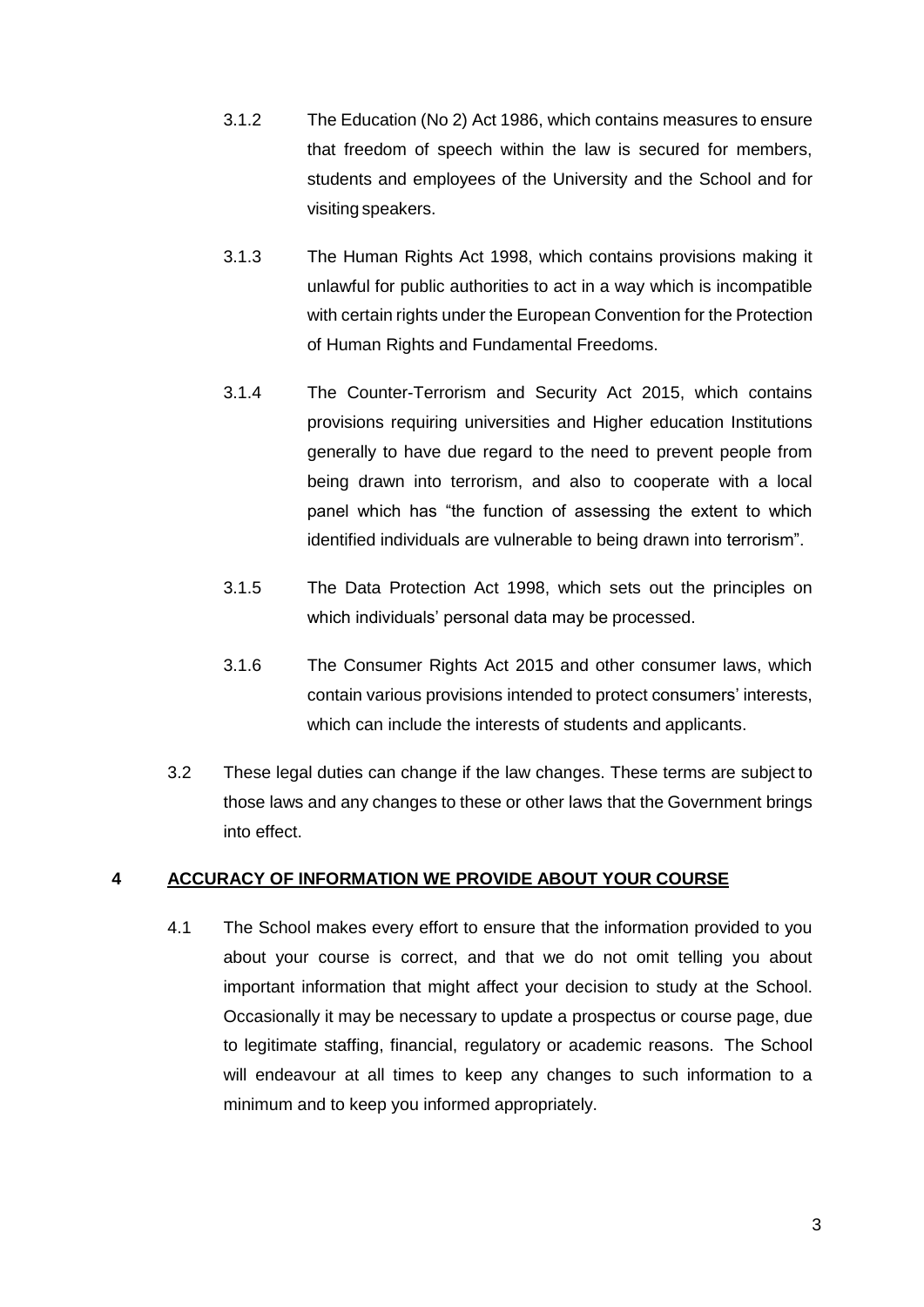# <span id="page-3-0"></span>**5 APPLICANTS AND STUDENTS WITH DISABILITIES**

5.1 The School welcomes applications from prospective students with disabilities. Students and applicants with disabilities are encouraged to notify the School at the earliest opportunity so that any appropriate support arrangements can be provided. We recommend that you contact the Admissions Team in the first instance so that they can advise you and notify the relevant contacts at the School.

# <span id="page-3-1"></span>**6 YOUR AGREEMENT TO COMPLY WITH THE UNIVERSITY'S & SCHOOL'S REGULATIONS, POLICIES AND PROCEDURES**

- 6.1 By accepting an Offer, you agree to comply with, and be bound by, the Contract including these terms and conditions and all the School's and University's regulations, policies and procedures as published on the School's and University website (as amended from time to time and as applicable to you).
- 6.2 By enrolling each year, you will be reaffirming your acceptance of these terms and conditions (and the terms of the Contract) for that year.
- 6.3 The School's regulations, policies and procedures contain important provisions, including those outlined below:
- 6.4 The policies and procedures relevant to this document include, but are not limited to:

Admissions Policy; Dignity at Work Policy; Child Protection Policy; Clinic Feedback and Complaints Policy; Complaints Procedure for Enrolled Students; An Introduction to the Office of the Independent Adjudicator for Students; Disclosure and Barring Service – Student DBS Policy; Disclosure and Barring Service – Student DBS Risk Assessment Procedure; Equality & Diversity Policy; Fitness to Practise Regulations; Fitness to Study Policy; International Student Guide; Recognition of Prior Learning Guidelines & Application Process; Safeguarding Policy;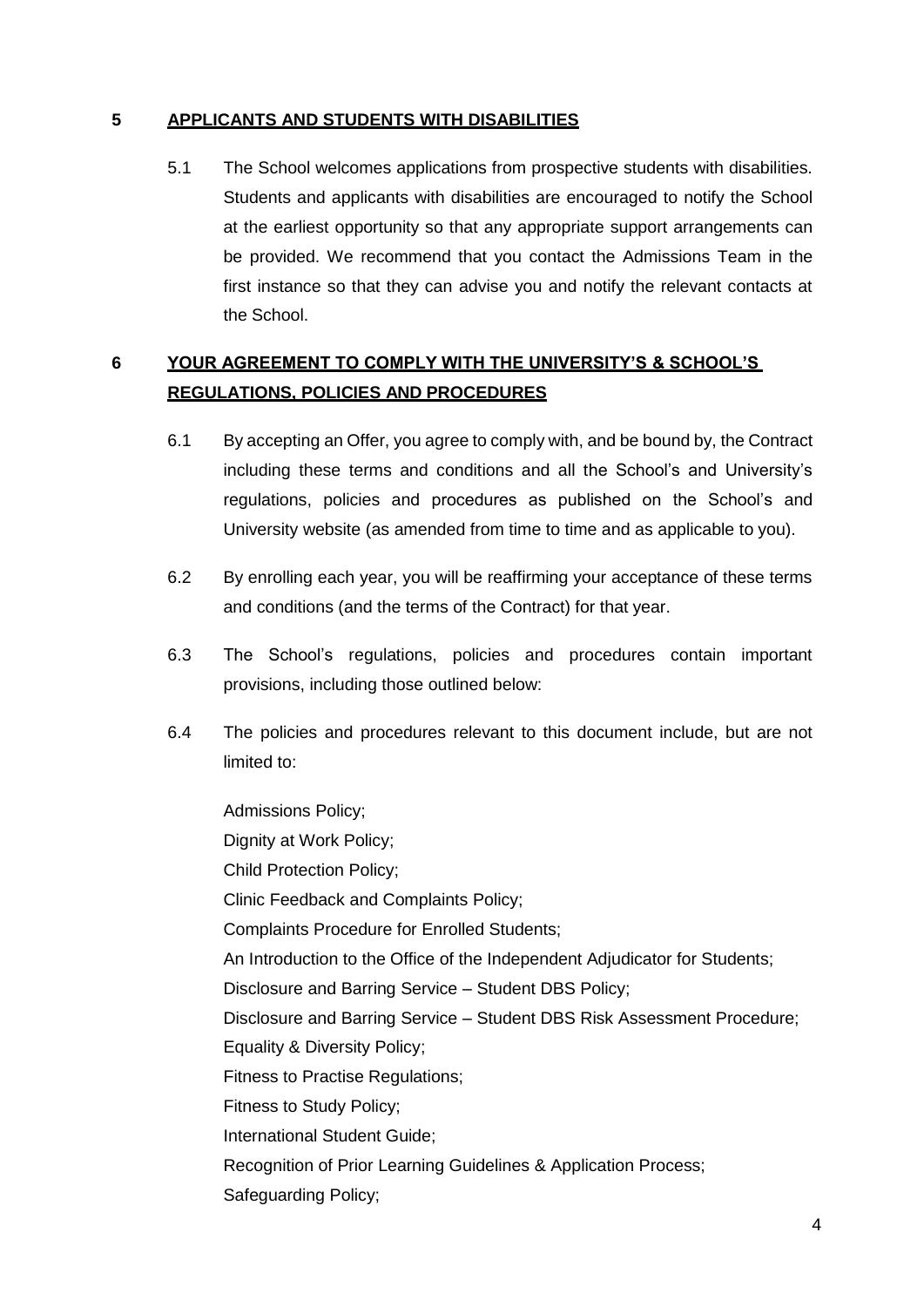Student Equality and Disability Statement; Student Charter, (Student Protection Plan – in draft). All of these policies may be found in the Policy Section of the School's website [\(www.eso.ac.uk\)](http://www.eso.ac.uk/)

- 6.5 There are important provisions concerning academic honesty and integrity, that we expect all students to embrace as members of the University's and School's academic community. A summary of how these principles apply is contained within the Academic Misconduct Policy of the University which may be found by following the link below. These principles include, but are not limited to:
	- An expectation, and requirement, that students work with academic honesty and present work that is their own, properly acknowledging all sources (books, journals, websites etc.) used.
- 6.6 The University policies and processes can be found [here.](http://bucks.ac.uk/about-us/governance-and-policies/policies)

# <span id="page-4-0"></span>**7 DATES AND CHANGES TO THE UNIVERSITY'S AND SCHOOL'S REGULATIONS, POLICIES AND PROCEDURES**

- 7.1 During your period of study with the School, the School and the University may update and replace their regulations, policies and procedures from time to time in order to ensure that they operate efficiently for students, and meet relevant legal and regulatory obligations. Important changes to the regulations, policies and procedures will be appropriately notified to students. The policies areas of the websites will always contain the latest version of any document.
- **7.2** If you do not enrol within 14 days of the start of the term that your programme begins the University reserves the right to refuse to enrol you and withdraw you from your programme (without the University being liable to you for not enrolling you) **Students who are not enrolled are not entitled to attend classes or participate in assessments for any modules.**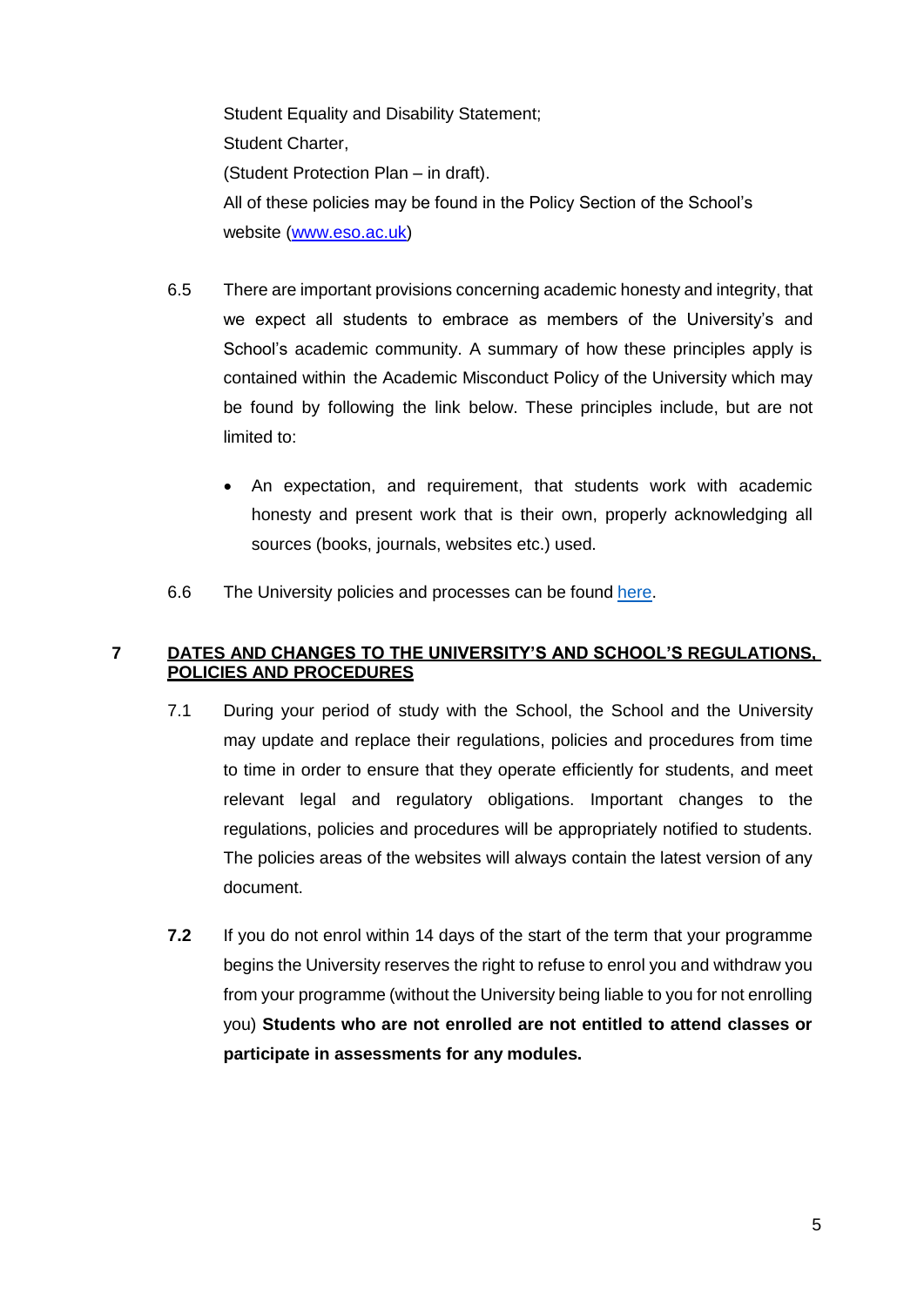#### <span id="page-5-0"></span>**8 APPLICATIONS**

- 8.1 It is your responsibility to ensure that all of the information you provide to the University/School and/or the Home Office (UKVI) is true and accurate.
- 8.2 If it is discovered that your application contains false or misleading information, material inaccuracies or omissions or fraudulent information, the University/School may withdraw or amend your Offer, or terminate your registration at the University, according to the circumstances, without liability to you. If you disagree with any decision made by the University/School about this, in the first instance you should consult the School's Head of Student Services [\(JennieKing@eso.ac.uk](mailto:JennieKing@eso.ac.uk) ). If you are still dissatisfied you may contact the Student Resolution Officer, by telephone: 01494 522141 or email[:](mailto:resolution@bucks.ac.uk) [resolution@bucks.ac.uk](mailto:resolution@bucks.ac.uk) or visit the Bucks Student Centre. Alternatively the Bucks Students' Union Advice Centre can provide you with independent advice and support - email [suadvice@bucks.ac.uk.](mailto:suadvice@bucks.ac.uk) In all instances you will be asked for evidence explaining why you think the decision was wrong. Further details can be found in the School's Complaints Procedure for Enrolled Students for existing students, or in the Admissions Policy for prospective students. Both of these policies may be found on the School's website.
- 8.3 The Offer the School makes to you will be conditional or unconditional. If your Offer is conditional, the School will set out the conditions which you will need to fulfil in order to be admitted onto your chosen programme.
- 8.4 If you have not fulfilled the conditions of your Offer before by August  $31<sup>st</sup>$ , the School reserves the right to withdraw your Offer. This means that you will not be entitled to enrol onto the programme.
- **8.5** You will be required, on enrolment day, to provide satisfactory evidence of your qualifications (including English language qualifications if required) before admission. **Failure to provide such evidence to the School's reasonable satisfaction may result in the termination of your Offer and the termination of the Contract.**

# <span id="page-5-1"></span>**9 IMMIGRATION**

9.1 If you require a visa to study in the UK, you will need to demonstrate, as part of the application process and at the point of registration, that you have a valid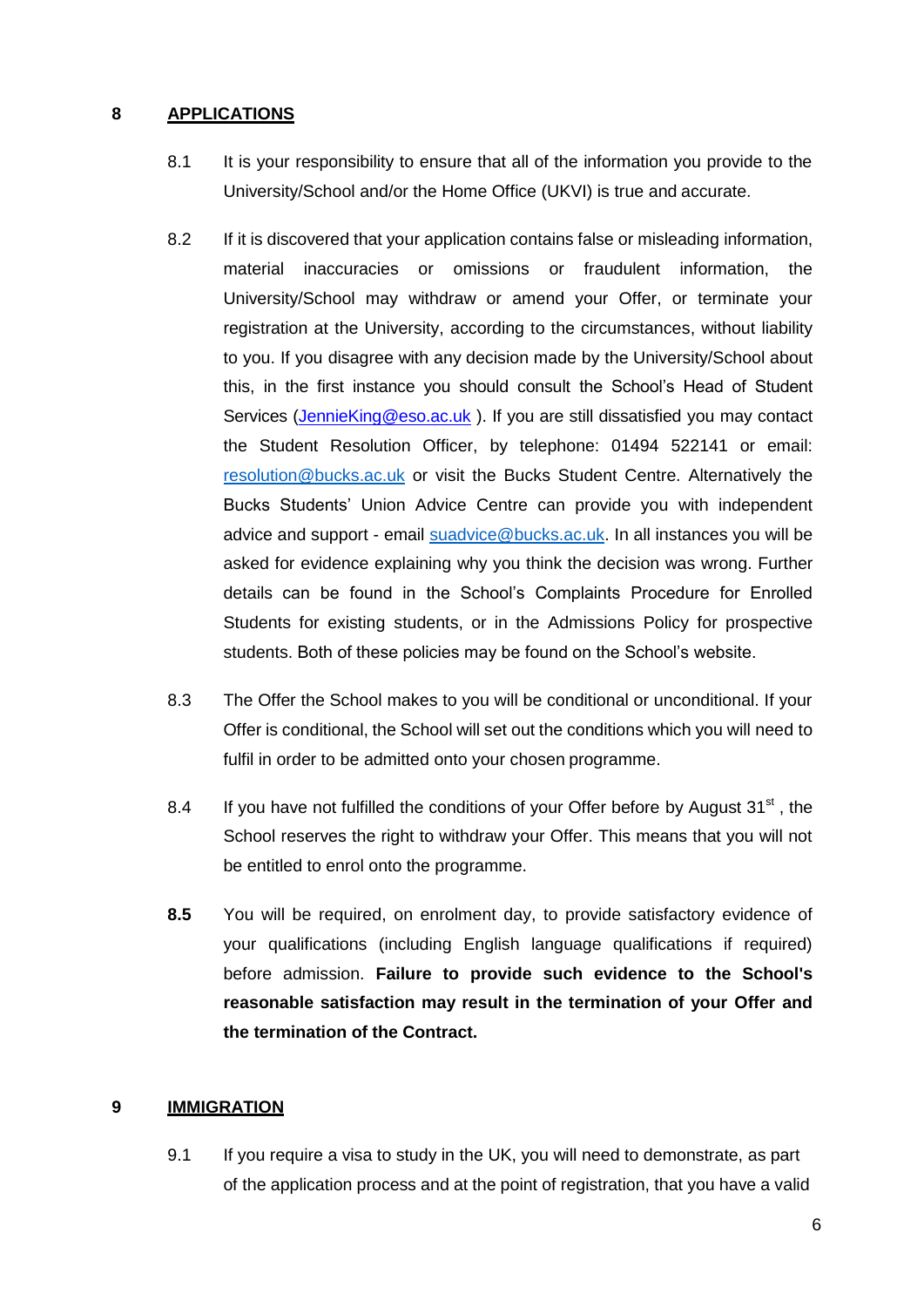immigration status to undertake your proposed programme of study**. If you fail to demonstrate that you have a valid immigration status the School and the University reserves the right to withdraw you from your programme (without liability to you).** Regulatory advice concerning Tier IV students is contained within the School's International Student Guide (see School's website – policy section)

- 9.2 You must take responsibility for ensuring that you comply with the terms of your visa whilst studying at the School.
- 9.3 The School is required to withdraw sponsorship of your visa and/ or notify the Home Office if you do not comply with Home Office (UKVI) rules and any conditions of your visa, including but not limited to:
	- 9.3.1 your overall attendance is not deemed to be acceptable;
	- 9.3.2 your registration has been terminated, or you withdraw or commence a break in study;
	- 9.3.3 you successfully complete your programme of study in a shorter period than originally planned; or
	- 9.3.4 you fail to comply with any of the conditions that apply to your visa as outlined in the International Student Guide.
- 9.4 If you choose to withdraw from your studies or if your registration is terminated by the School (for example as a result of your breach of a rule, regulation or of these terms and conditions), this could affect the validity of your visa and your ability to enter and/or remain in the United Kingdom.
- 9.5 **If your visa is revoked for any reason, or if you lack the required permissions to study in the UK, or if you do not comply with the conditions attached to any permission the University may refuse to admit or enrol you, and may withdraw you from your course. The School/University may terminate your registration on your programme and terminate the Contract with you. You will not be entitled to a refund of any deposit or tuition fees already paid. If you believe such a decision is incorrect, you may refer either to the relevant part/s of the School's** [Admissions Policy and](http://bucks.ac.uk/__data/assets/pdf_file/0023/9527/Admissions-Policy-and-Procedure.pdf) [Procedure o](http://bucks.ac.uk/__data/assets/pdf_file/0023/9527/Admissions-Policy-and-Procedure.pdf)r [Student Complaints Procedure.](http://bucks.ac.uk/__data/assets/pdf_file/0015/9501/Student-complaints-procedure.pdf)
- 9.6 On occasion, the School will need to contact the Home Office to clarify details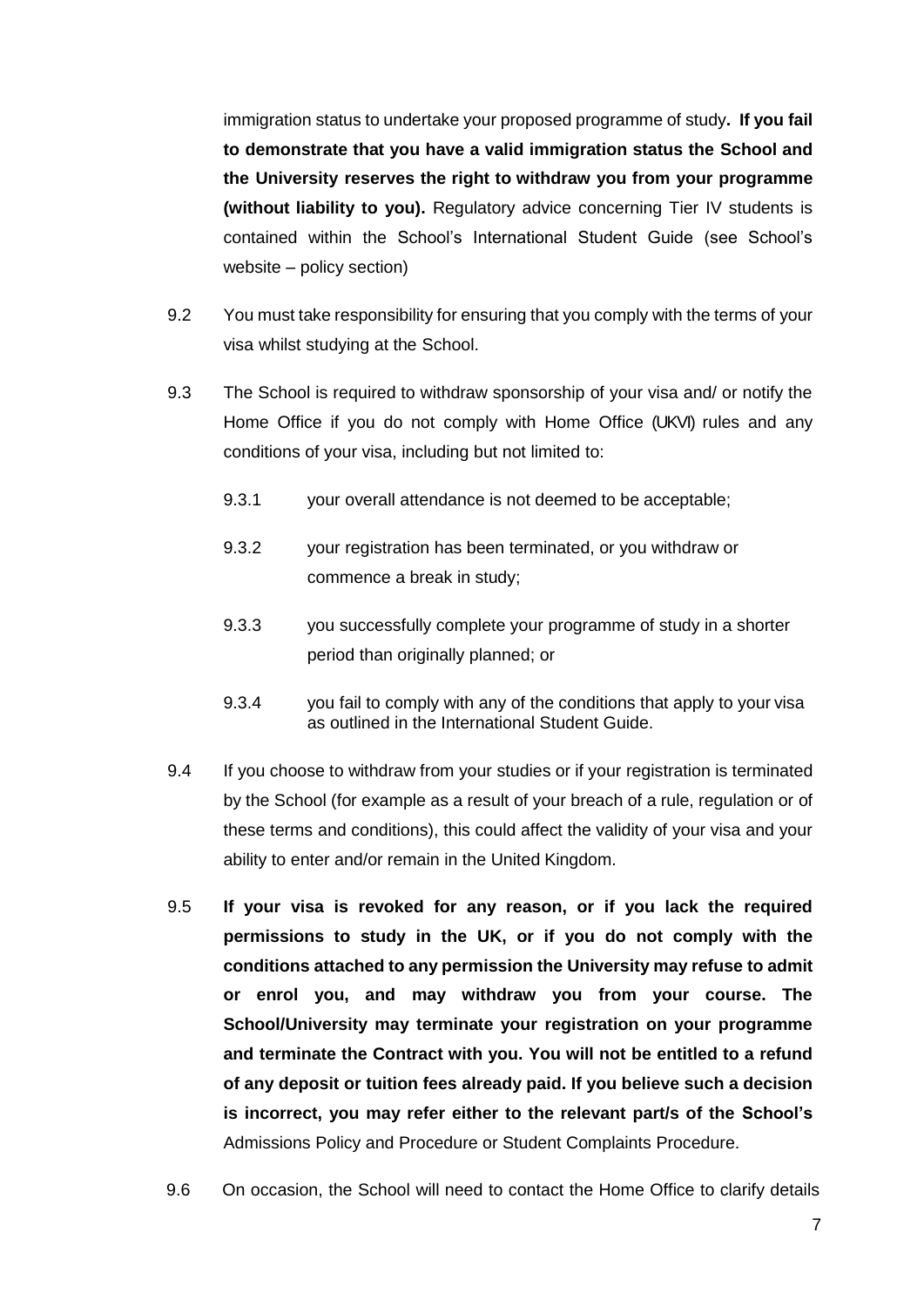on outstanding visa applications and previous immigration history. By accepting these terms and conditions of study, you consent to the School contacting the Home Office on your behalf and the Home Office releasing such information to the School.

#### <span id="page-7-0"></span>**10 CONDITIONS OF ADMISSION**

- 10.1 Your admission to the School/University, attendance on a programme, and right to enjoy any of the privileges of membership of the School/University, including access to services and facilities, is subject to you complying with the terms of the Contract and registering with the School/University.
- 10.2 Unless there is a good reason not to do so, we expect you to fulfil all the academic requirements of your programme in accordance with the terms of the Contract, including submission of programme work and other assignments, attendance at examinations and attendance at lectures, seminars and any other such teaching sessions provided by the School. A failure to attend a summative assessment will normally be recorded as a failure of that assessment. A 100% clinic attendance is required.
- 10.3 If you breach a term of the Contract, or any of the documents referred to in it, the School/University may take disciplinary action against you under the University's and/or School's Student Disciplinary Policy.
- 10.4 By accepting an Offer you are confirming that you have no unspent criminal convictions (excluding motoring offences) that you have not previously declared through the application process. If this is not the case you must contact the School via [admissions@eso.ac.uk](mailto:admissions@eso.ac.uk) prior to enrolment so that the School can consider whether such convictions are compatible with membership of the School and University and, in particular, with a place on your programme. Disclosure of spent convictions is required, as specified by Admissions as part of the application process.

(See School Admissions Policy – policy section of the website)

10.5 If you commit a criminal offence whilst you are an enrolled student, this will need to be declared to the Academic Registry as it may affect your place at School and University.

#### <span id="page-7-1"></span>**11 FEES AND PAYMENT**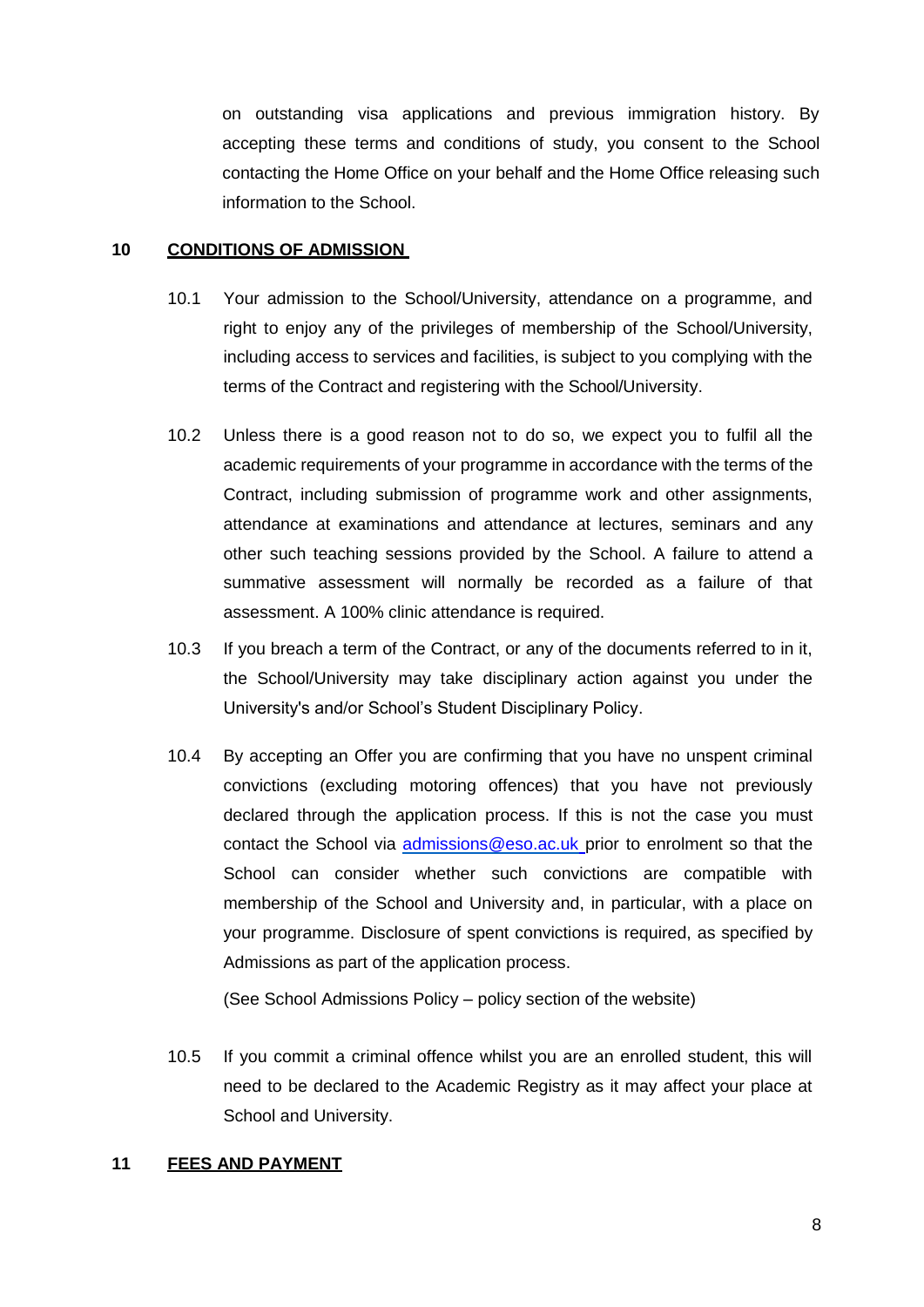- 11.1 By accepting an Offer you are confirming that you accept your responsibilityto ensure your Tuition fees are paid in accordance with the published School's [Payment](https://bucks.ac.uk/__data/assets/pdf_file/0022/13279/Payment-and-Debt-Procedures-Home-EU-Fees.pdf) [and Debt Procedures](https://bucks.ac.uk/__data/assets/pdf_file/0022/13279/Payment-and-Debt-Procedures-Home-EU-Fees.pdf) (see Policy Section of the School's website). You also agree to be bound by the University's and School's regulations on the payment of fees, refunds in the event of withdrawal from your studies and the consequences of non-payment, as amended from time to time in th[e](https://bucks.ac.uk/__data/assets/pdf_file/0022/13279/Payment-and-Debt-Procedures-Home-EU-Fees.pdf) [Payment and Debt](https://bucks.ac.uk/__data/assets/pdf_file/0022/13279/Payment-and-Debt-Procedures-Home-EU-Fees.pdf) Procedures.
- 11.2 In the event that your tuition fees have not been paid in full by their due date (in accordance with those dates found on the **[Fees and Funding](http://bucks.ac.uk/applying-to-bucks/undergraduate/fees-and-funding-ug/installment-policy) section of the** University website), the School and the University may refuse to permit you to continue on your programme of study and terminate the Contract (without incurring any liability to you). **This can result in your being suspended, not being allowed to enrol, or not being allowed to graduate**. The full provisions explaining this are set out in the [Payment and Debt Procedures.](http://bucks.ac.uk/__data/assets/pdf_file/0022/13279/Payment-and-Debt-Procedures-Home-EU-Fees.pdf)
- 11.3 You are responsible for your own living expenses, travel and accommodation costs. If the programme you are studying requires other costs to be incurred as part of the programme (for example the cost of clinic coats), then this will have been notified to you in programme documentation.
- 11.4 Please also note that the School's [Payment and Debt Procedure a](http://bucks.ac.uk/__data/assets/pdf_file/0013/13450/Bad-Debt-Policy.pdf)lso provides detail regarding the handling of student debt.
- 11.5 The amount of your tuition fees may vary depending on whether you are a "Home/EU student" or an "Overseas" student. More information on this can be found [here.](https://www.ukcisa.org.uk/Information--Advice/Fees-and-Money/Home-or-Overseas-fees-the-basics)

Information about fees and funding is available [here.](http://bucks.ac.uk/applying-to-bucks/undergraduate/fees-and-funding-ug)

- 11.6 The University may pursue legal proceedings against you if you are in debt to the University and/ or the University may instruct a third party debt collection agency.
- 11.7 If you have any concerns regarding payment of fees or require further information about programme fees (including the refund of tuition fees), please contact [admissions@eso.ac.uk](mailto:admissions@eso.ac.uk)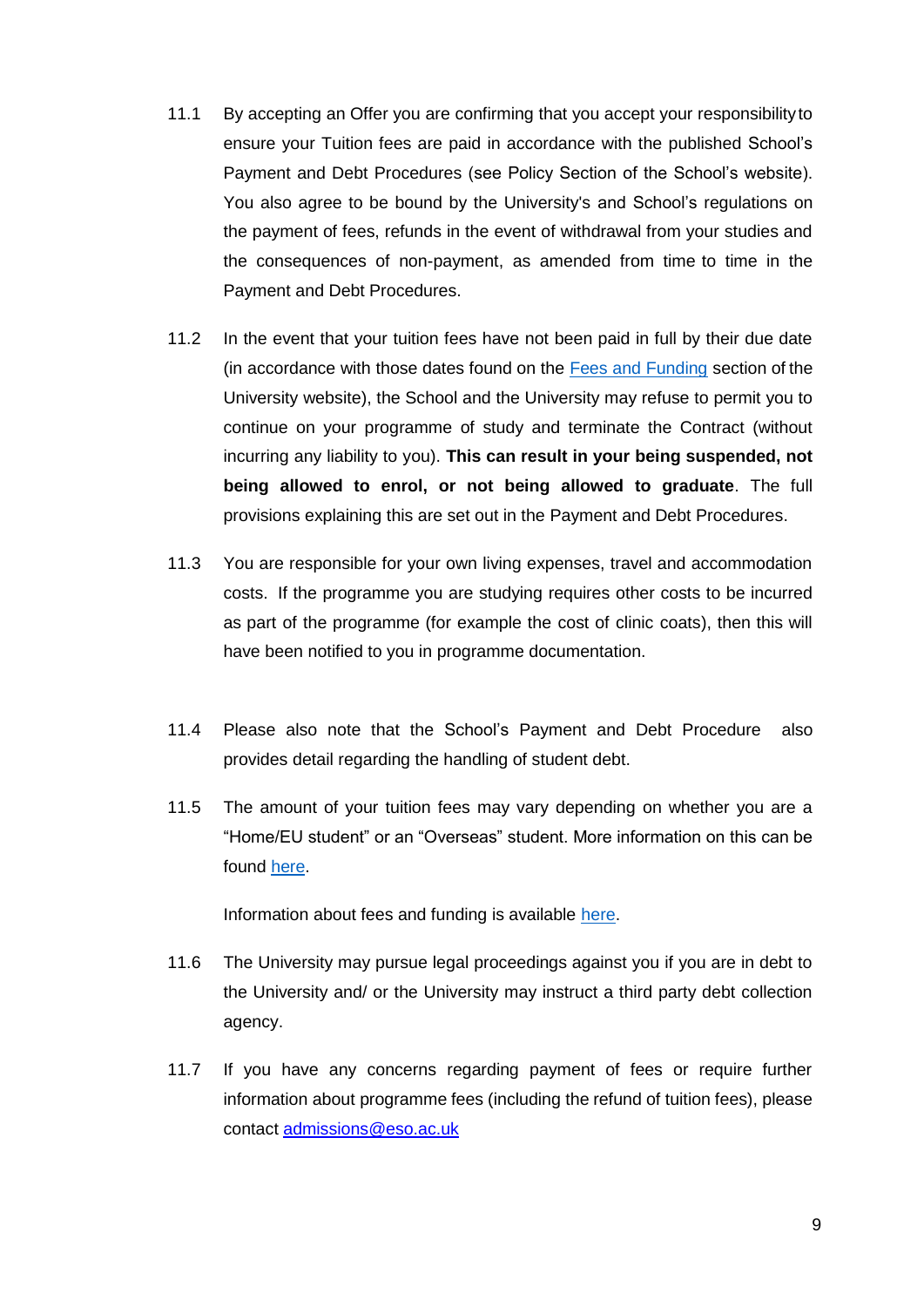#### <span id="page-9-0"></span>**12 TUITION FEE INCREASES**

- 12.1 Students on programmes of study of more than one year should be aware that tuition fees may increase every year, although in the main fees will remain constant for the duration of the study.
- 12.2 Once a student commences a programme, the University hopes to be able to keep the same tuition fee for that student in subsequent academic years. However, it is possible that changes in government policy or regulation, or increased costs of delivering your programme may mean that tuition fee increases in future years are applied on the basis set out below.
- 12.3 In such cases, the University reserves the right to increase fees annually, subject to the cap on increases provided for at paragraph [12.4] below. This may mean that any tuition fee increases apply to self-funding overseas (non EU) students, but not to home/EU students, where those fees are subject to a cap imposed by regulatory requirements. Where such increases are necessary, the University will give affected students not less than 3 months' notice before the start of the academic year to which the fee increase is intended to apply.
- 12.4 In any event, an annual increase in tuition fees will not exceed the cap specified in this paragraph. This does however mean that students entering the second, or later years of study may be charged fees which increase in each year of study. However, unless the increase is required to comply with legislation or regulatory requirements, such a fee increase shall not exceed a 5% increase on the previous academic year's tuition fee for the programme in question.
- 12.5 Any such increase shall also be subject to any restriction on such increases imposed by legislation or regulatory requirements.

#### <span id="page-9-1"></span>**13 DELIVERY OF ADVERTISED PROGRAMMES AND SERVICES**

13.1 The University and the School have established records of providing higher education to students and have each developed a Student Protection Plan to provide assurance to current and future students that appropriate arrangements are in place to protect the quality and continuation of study for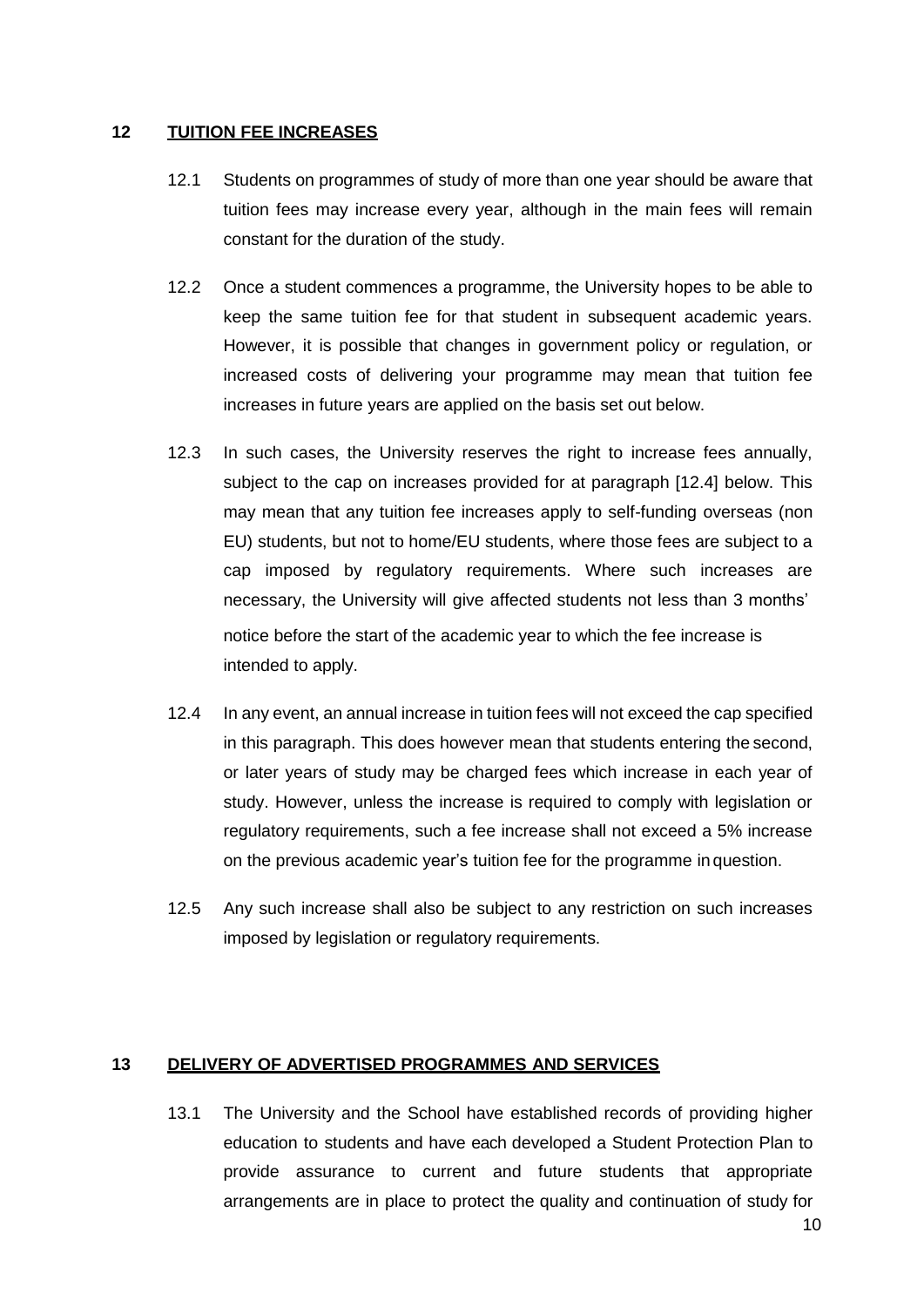all students. The University and the School will make every effort to ensure that the programmes they offer to students are delivered as validated. However:

- 13.1.1 Due to the period between prospectus publication and registration, circumstances may change due to factors beyond the University's and the School's reasonable control and therefore it may sometimes be necessary to vary the terms or content of the programme or services described in the prospectus. The University and the School will use all reasonable endeavours to ensure that changes are kept to a minimum, but if we are required to make any significant changes to the terms of the Contract or your programme (as described in your Offer and/or prospectus) before you register at the University and School, the University and the School shall bring these to your attention as soon as possible and if you reasonably believe that the proposed change will prejudicially affect you, you may either cancel the Contract and withdraw from the programme without any liability to the University/School for tuition fees (even if the cancellation period referenced below has expired) or transfer to such other programme (if any) as may be offered by the University/School and for which you are qualified;
- 13.1.2 Following suitable consultation with students (as a minimum informing students of the changes in advance, and giving them appropriate opportunity to comment on the proposals) the University/School reserves the right to vary minor elements of your programme (including variations to, but not removal of, modules) from that described in the Contract in order to improve the quality of educational services, and/ or in response to student feedback.
- 13.1.3 The University/School will only make other changes to programmes in the limited circumstance set out below. Examples of "changes" include changes to the content or structure of programmes, or to the location or method of teaching or assessment, or to the type of award. More information can be found within the [Course](http://bucks.ac.uk/__data/assets/pdf_file/0022/12748/Course-Amendment-Procedure.pdf) [Amendment](http://bucks.ac.uk/__data/assets/pdf_file/0022/12748/Course-Amendment-Procedure.pdf) Procedure. The circumstances where changes may be made or required are:
	- (i) Where changes are in students' overall interests, for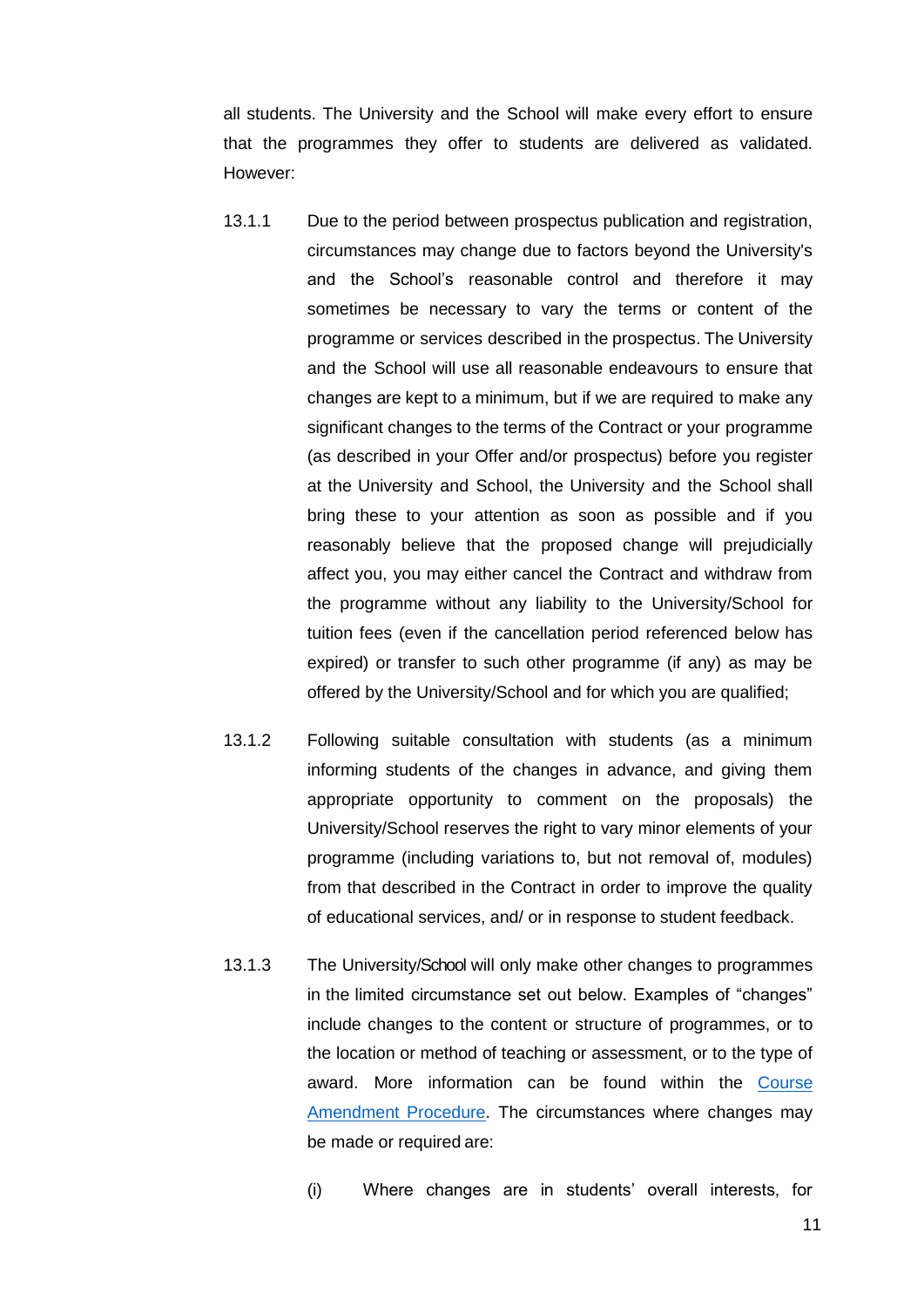example because of developments in teaching practice or technology, new assessment methods, or where a campus redevelopment or restructuring of the School means that teaching locations change to a different site;

- (ii) Where a key member of staff is no longer available (e.g. through illness or resignation) and suitable alternative teaching or supervision arrangements cannot be provided. This might be where the member of staff concerned has a particular specialism which cannot be adequately covered by other members of School staff, or by other resources (e.g. temporary staff) that the School would normally engage in such circumstances;
- (iii) Where a teaching location becomes unavailable for reasons outside the School's control, for example because of flooding; or
- (iv) Where regulatory or government requirements mean that changes have to be made to better ensure compliance. Examples of such changes might be changes to how the School is required to operate because of changes to a professional body's/ accrediting body's/ commissioning body's requirements or changes to immigration rules or other laws/regulations.
- 13.2 If we are proposing to make a significant change to your programme (such as the removal of a module) as outlined in the Course [Amendment](http://bucks.ac.uk/__data/assets/pdf_file/0022/12748/Course-Amendment-Procedure.pdf) Procedure, we will notify you as soon as possible and in the case of the removal of a module, we will provide you with a suitable replacement module. In the case of a significant change (for example, closing a programme during a student's studies), we will consult with students to seek their views on the changes/proposals and any potential alternatives or steps to minimise the impact on students.
- 13.3 Where changes or programme closures are proposed or have to be made for the reasons outlined above, the University/School will take all reasonable steps to minimise disruption to students. More on this can be found within the University's and the School's [Student Protection](https://bucks.ac.uk/about-us/governance-and-policies/policies) Plans.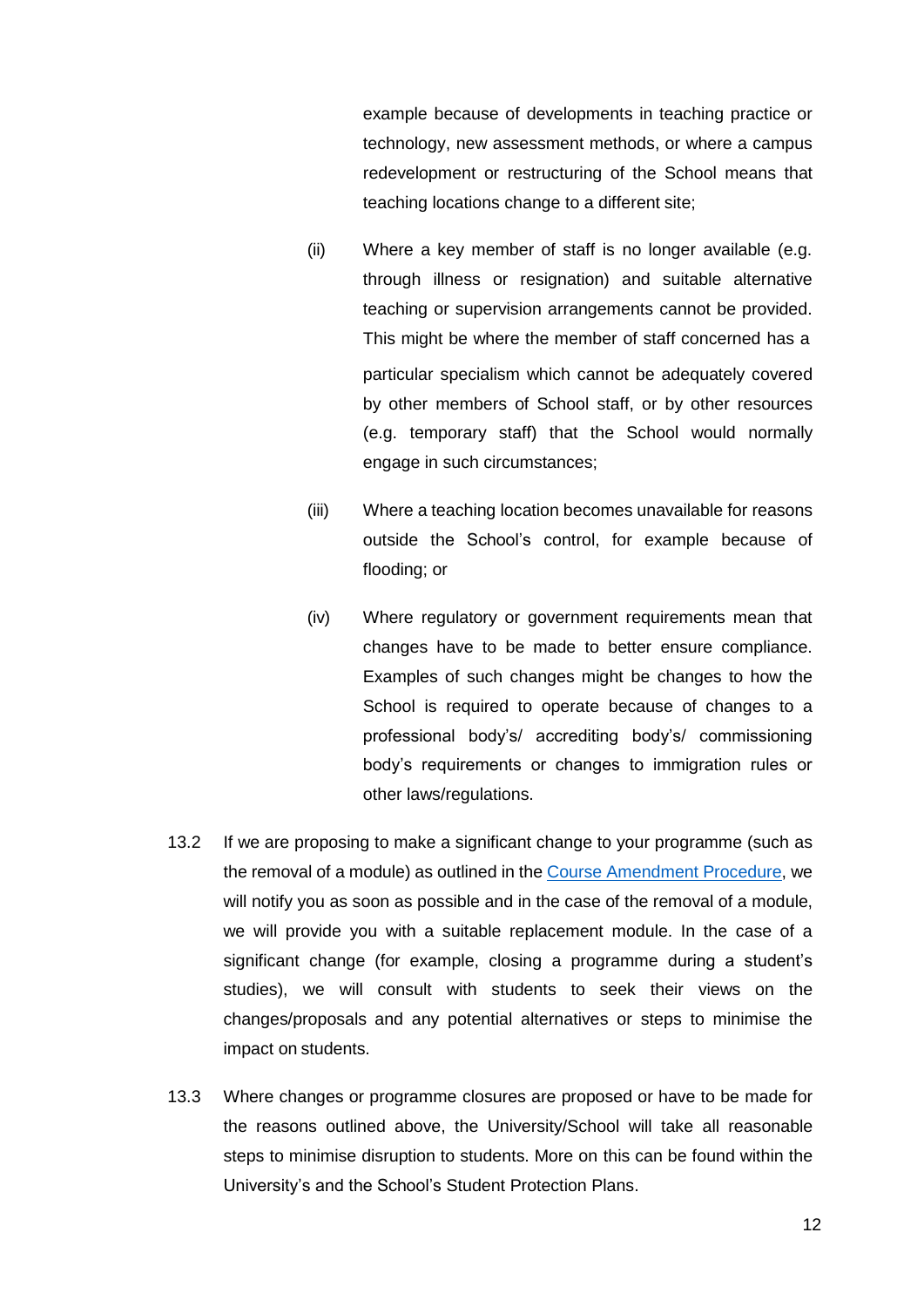13.4 If you choose to cancel the Contract (and withdraw from your programme) in accordance with this Clause [13], the University/School will use reasonable endeavours to assist you in finding an alternative comparable programmewith another Higher Education provider.

#### <span id="page-12-0"></span>**14 LIABILITY**

- 14.1 Nothing in these terms and conditions will limit or exclude the University's/School's liability for death or personal injury arising from our own negligence, or for fraud or fraudulent misrepresentation.
- 14.2 Whilst the University/School takes all reasonable care to ensure the safety and security of its students whilst on the University's/School's campus, the University/School does not accept responsibility, and expressly excludes liability for damage caused to students' property or intellectual property, other than through the negligence of the University/School, its staff or agents. You are advised to insure your property against theft and other risks.
- 14.3 The University/School shall not be held responsible for any injury to you (financial or otherwise), or for any damage to your property, caused by another student, or by any person who is not an employee or authorised representative of the University/School.
- 14.4 Otherwise, our liability to you with respect to the provision of your programme, the cancellation, postponement, or amendment or the programme, any negligence, any breach of these terms and conditions, or arising in any other way out of the subject matter of these terms and conditions, is limited to 3 times the total amount of tuition fees paid by you.
- 14.5 The University/School shall not be liable to you arising from matters outside our control or if the University/School is prevented from delivering its services to you as a result of matters outside its control. This includes but is not limited to: strikes, other industrial action, staff illness, severe weather, fire, civil commotion, riot, invasion, terrorist attack or threat of terrorist attack, war (whether declared or not), natural disaster, restrictions imposed by government or public authorities, epidemic or pandemic disease, or failure of public utilities or transport systems.. However, reasonable steps will be taken to minimise the disruption to those services.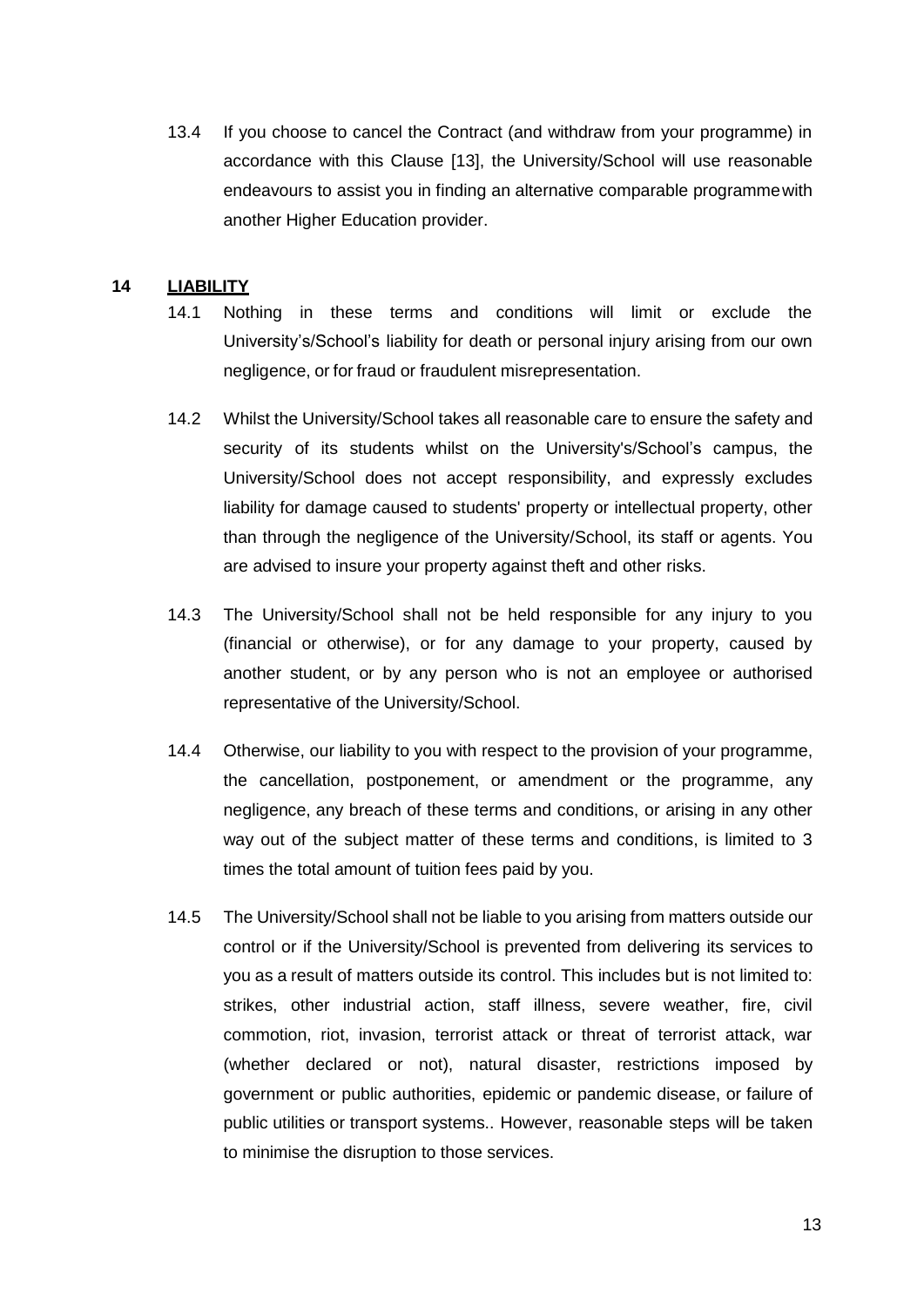#### <span id="page-13-0"></span>**15 CANCELLATION AND REFUND POLICY**

- 15.1 The Contract between you and the University/School will commence on the date on which you sign your enrolment form on the first day of the programme. You have the right to cancel this contract within 14 days from this point without giving any reason (including if you change your mind), although in order to assist the University/School with future planning we may ask why you chose to end the contract.
- 15.2 To exercise your right to cancel, you must inform the School Admissions, of your decision to cancel the Contract by a clear statement (e.g. a letter sent by post or e-mail), including your name, address and the programme for which you accepted an offer (see Clause 1.2 for the details).
- 15.3 Subject to Clause 8.5, if you cancel your Contract in accordance with this Clause 8 the University/School will reimburse to you all payments received from you. The University/School will make the reimbursement without undue delay, and not later than 14 days after the day on which we are informed about your decision to cancel this contract. Reimbursement will be made using the same means of payment as you used for the initial transaction, unless we have expressly agreed otherwise with you; in any event, you will not incur any fees as a result of the reimbursement.
- 15.4 You are also entitled to cancel your contract and withdraw from your programme following the expiry of the cancellation period (including after enrolment). To withdraw from your programme following expiry of the cancellation period (including after enrolment) you must follow the publishe[d](http://bucks.ac.uk/about_us/how_we_are_structured/Governance/Regulations/) [Interruption, Withdrawal or Transfer of Student](http://bucks.ac.uk/about_us/how_we_are_structured/Governance/Regulations/) Procedures.(of the University)
- 15.5 If you cancel your contract following expiry of the cancellation period, the University's and School's [Payment and Debt Procedures d](https://bucks.ac.uk/__data/assets/pdf_file/0022/13279/Payment-and-Debt-Procedures-Home-EU-Fees.pdf)escribes the refund entitlements which you may be entitled to.

# <span id="page-13-1"></span>**16 INTELLECTUAL PROPERTY**

16.1 Unless you are a postgraduate student, you shall own any intellectual property you generate and provide to us during your programme including, without limitation, the content of examination scripts and assignments.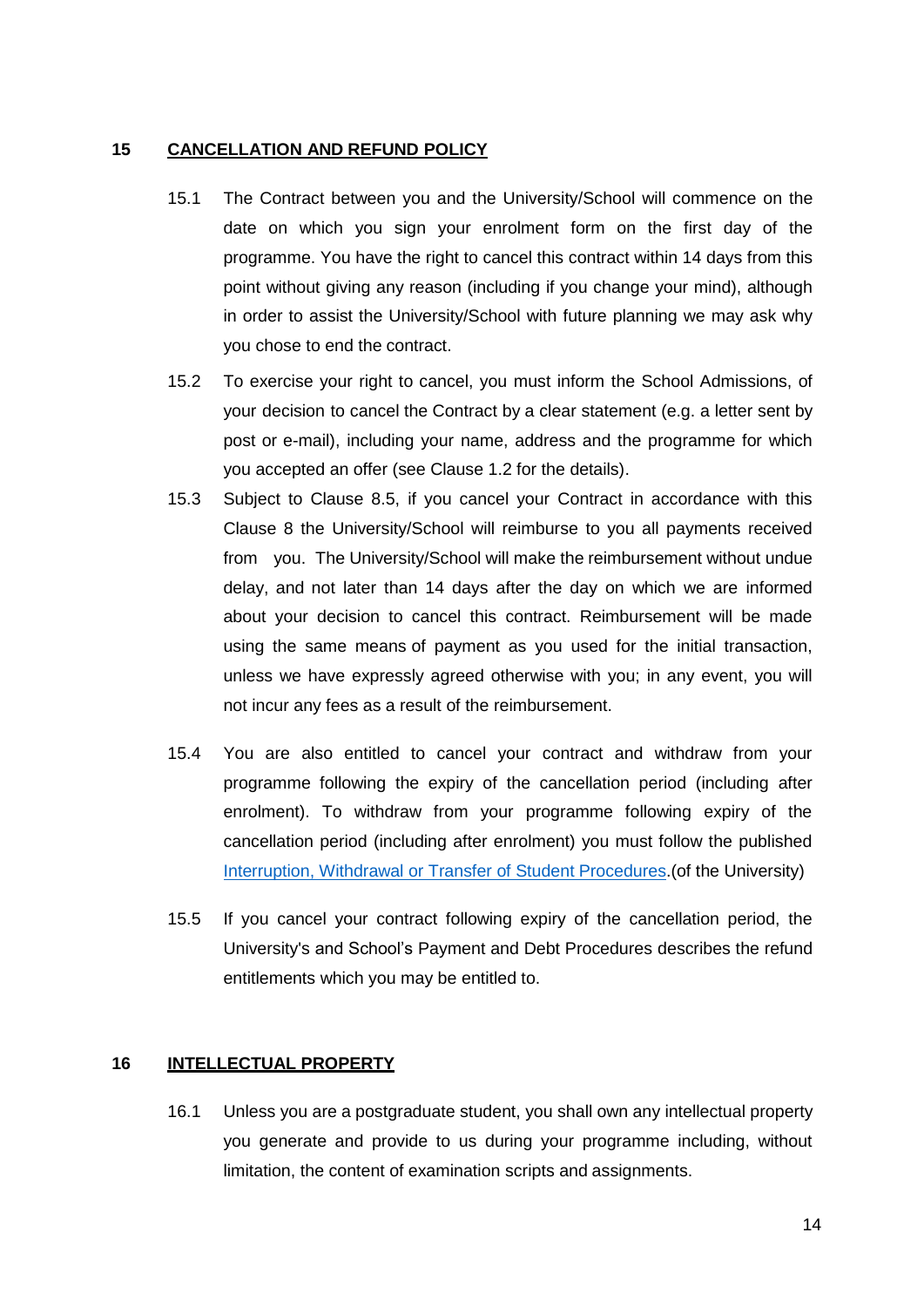16.2 Further information is contained within the University's [Intellectual Property](http://bucks.ac.uk/__data/assets/pdf_file/0022/12775/Intellectual-Property-Policy-and-Procedures.pdf) Policy and [Procedures.](http://bucks.ac.uk/__data/assets/pdf_file/0022/12775/Intellectual-Property-Policy-and-Procedures.pdf)

# <span id="page-14-0"></span>**17 TERMINATION OF CONTRACT**

- 17.1 Your rights and obligations under the Contract will end automatically, subject to your rights of appeal and your obligation to pay fees, if your studies with the University/School are terminated because:
	- 17.1.1 A request from the University/School for additional information in support of an application/enrolment which remains unanswered within the period stipulated by the University/School;
	- 17.1.2 You have failed to enrol with the University/School and/or pay outstanding fees in accordance with the University's/School's [Payment and Debt](https://bucks.ac.uk/__data/assets/pdf_file/0022/13279/Payment-and-Debt-Procedures-Home-EU-Fees.pdf) [Procedure;](https://bucks.ac.uk/__data/assets/pdf_file/0022/13279/Payment-and-Debt-Procedures-Home-EU-Fees.pdf)
	- 17.1.3 The University/School has reason to believe that you are not fully engaged with your studies, or that you may have left the programme without following published Withdrawal Procedures;
	- 17.1.4 Action has been taken against you to withdraw you from your Programme in accordance with the School's Disciplinary Policy; or
	- 17.1.5 Action has been taken against you to withdraw you from your Programme following the decision of a Board of Examiners, for example; course termination due to amount of failed assessment
- 17.2 In addition, the University/School may end the Contract by written notice to you in the following circumstances:
	- 17.2.1 If, between accepting an offer and starting your programme, there is a change in your circumstances which, in the reasonable opinion of the University/School, makes it inappropriate for you to study on your programme;
	- 17.2.2 If the University/School becomes aware of information about you which it did not know before (for example, unspent criminal convictions) which, in the reasonable opinion of the University/School, makes it inappropriate for you to study on your programme; or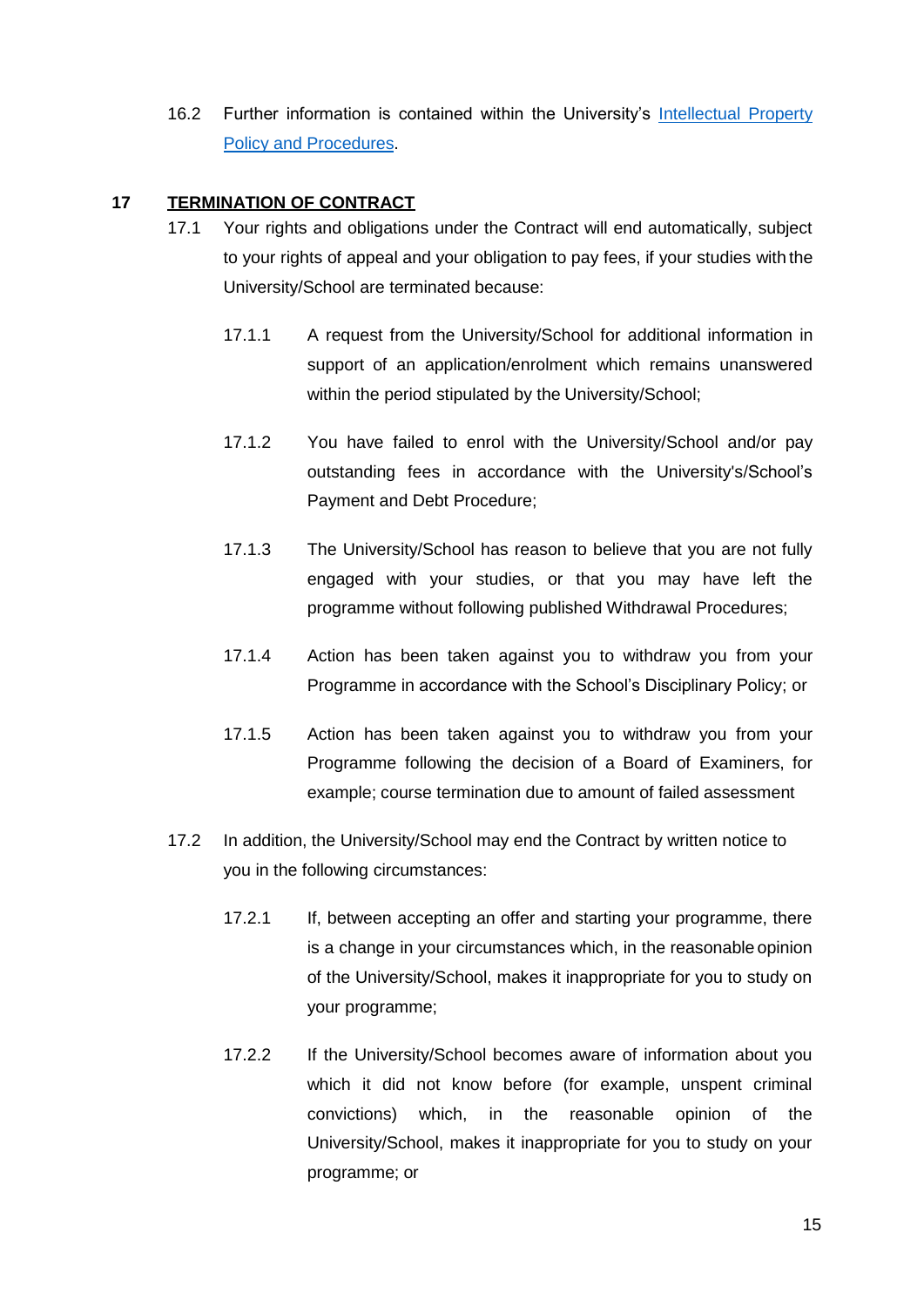17.2.3 If, in the reasonable opinion of the University/School, you have failed to provide the University/School with all relevant information, or have supplied false or misleading information, relating to your application for your programme.

#### <span id="page-15-0"></span>**18 REQUIREMENTS ON TERMINATION OF THIS CONTRACT**

- 18.1 If at any time the Contract terminates:
	- 18.1.1 You shall not be entitled to enrol on your programme (if, at the date of termination, you have not already enrolled);
	- 18.1.2 You shall be required to stop studying on your programme and to leave the University/School immediately (if, at the date of termination, you have enrolled);
	- 18.1.3 You must return your Student Identification Card issued to you on enrolment, together with all property owned by the University/School;
	- 18.1.4 You must pay all outstanding fees, charges and debtsimmediately; and
	- 18.1.5 Your rights and obligations under the Contract will end automatically, subject to your rights of appeal and your obligation to pay fees.
- 18.2 Any action taken by the University/School under the above provisions will not restrict its ability to take any other action against you which it may be entitled to take. The University/School will not be liable for any loss or damage which you may suffer as a result.

#### <span id="page-15-1"></span>**19 DATA PROTECTION**

19.1 The University holds information about all applicants to the University and all students at the University. The School also holds information about all applicants to the School and all students at the School. The University uses the information provided by applicants and/or students for the reasons set out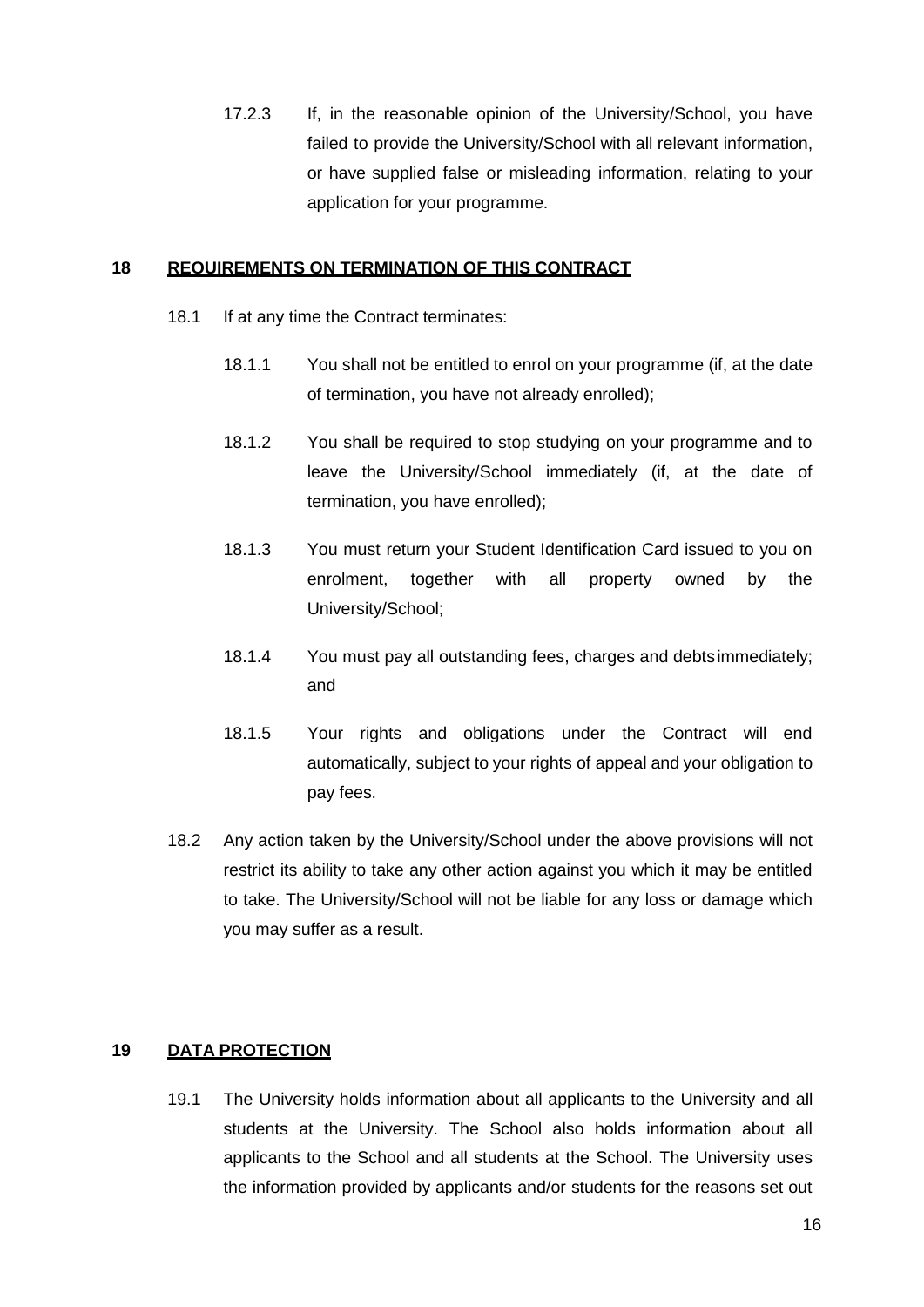in the University's [Data](http://bucks.ac.uk/__data/assets/pdf_file/0026/9548/Data-Protection-Policy.pdf) [Protection Policy.](http://bucks.ac.uk/__data/assets/pdf_file/0026/9548/Data-Protection-Policy.pdf) The School similarly uses the information from its students and applicants for reasons set out in the School's Data Protection Policy

- 19.2 The University will only process your personal data in accordance with the University's Data [Protection](http://bucks.ac.uk/about_us/how_we_are_structured/Governance/Regulations/) Policy and otherwise as permitted by the European General Data Protection Regulation (GDPR). The same restrictions govern equivalent data processing by the School.
- 19.3 By submitting your application form and/or accepting your Offer, you consent to the use of your personal data in accordance with this Clause 19. You should refer to the University's and the School's [Data Protection Policies](http://bucks.ac.uk/about_us/how_we_are_structured/Governance/Regulations/) for more information (see respective websites).
- 19.4 Students who are involved in dealing with other peoples' personal data (for example in some research projects, or in the course of a work placement) must ensure that they abide by the requirements of data protection law (which contains requirements about security of personal data, and how such data is used and shared) as outlined in the School's [Ethics Policy.](http://bucks.ac.uk/__data/assets/pdf_file/0023/12767/Ethics-Policy.pdf) They should refer to relevant policies and seek guidance from their tutor or supervisor where appropriate.

#### <span id="page-16-0"></span>**20 SERVING NOTICE, COMMUNICATING AND KEEPING IN CONTACT**

- 20.1 The School normally sends communications via email to the student's School email account. Where hardcopy correspondence is required (for example if it is required by a policy or procedure) it will be sent to the student's 'home' or main residence address as recorded on the School's Student Records System.
- 20.2 It is your responsibility to ensure that all personal and contact details are accurately recorded and updated and that your School e-mail account is regularly monitored.
- 20.3 Correspondence will be deemed to have been received by you if sent either to your School e-mail account or your 'home' or main residence address as recorded on the School's Student Records System.
- 20.4 The School will not usually over-turn decisions because of a claim of missed communications where it can be shown that the School contacted students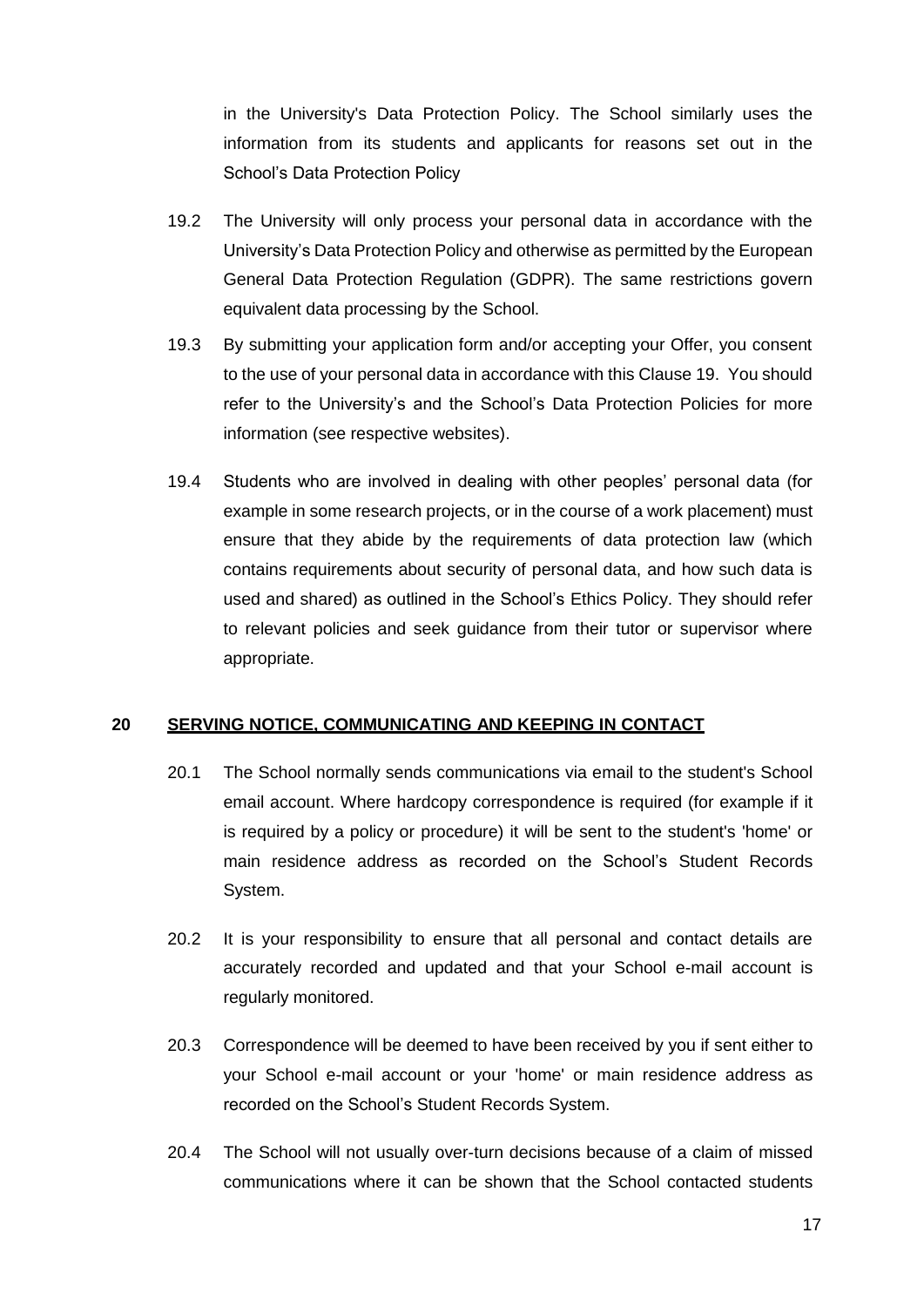through the School email account and/or through communications sent to the home or main residence as recorded on the School's Student Records System.

## <span id="page-17-0"></span>**21 APPEALS AND COMPLAINTS**

- 21.1 If you wish to complain about the service you receive from the School, you should refer to our Complaints Procedure for Enrolled Students and follow the procedures described. This procedure has been produced to help the School resolve any complaints you may have as promptly, fairly and amicably as possible.
- 21.2 If, having followed the Complaints Procedure to completion, you remain dissatisfied and, if you are an enrolled student, you have the right to make a complaint to the Office of the Independent Adjudicator for Higher Education.
- 21.3 If you wish to appeal a decision that you receive from the University, you should refer to our [Academic](http://bucks.ac.uk/__data/assets/pdf_file/0020/9551/Academic-appeals-process.pdf) Appeals Policy and follow the procedures described. This policy similarly looks to deal with all appeals in a prompt and fair manner.

## <span id="page-17-1"></span>**22 GENERAL**

- 22.1 The terms of the Contract shall only be enforceable by you and the University/School.
- 22.2 No failure or delay by the University/School or you to exercise any right or remedy provided under the Contract or by law shall constitute a waiver of that or any other right or remedy, nor shall it prevent or restrict the exercise of that or any other right or remedy.
- 22.3 If any term, condition or provision contained in the Contract is held to be invalid, unlawful or unenforceable to any extent, such term, condition or provision shall, to that extent, be severed from the Contract between yourself and the University/School without affecting the remaining terms and conditions which shall continue to be valid to the fullest extent permitted by law.
- 22.4 In the event of any conflict between a provision in these terms and conditions and the other documents forming part of the Contract, these terms and conditions shall take precedence.
- 22.5 If any provision or part-provision of the Contract is or becomes invalid, illegal